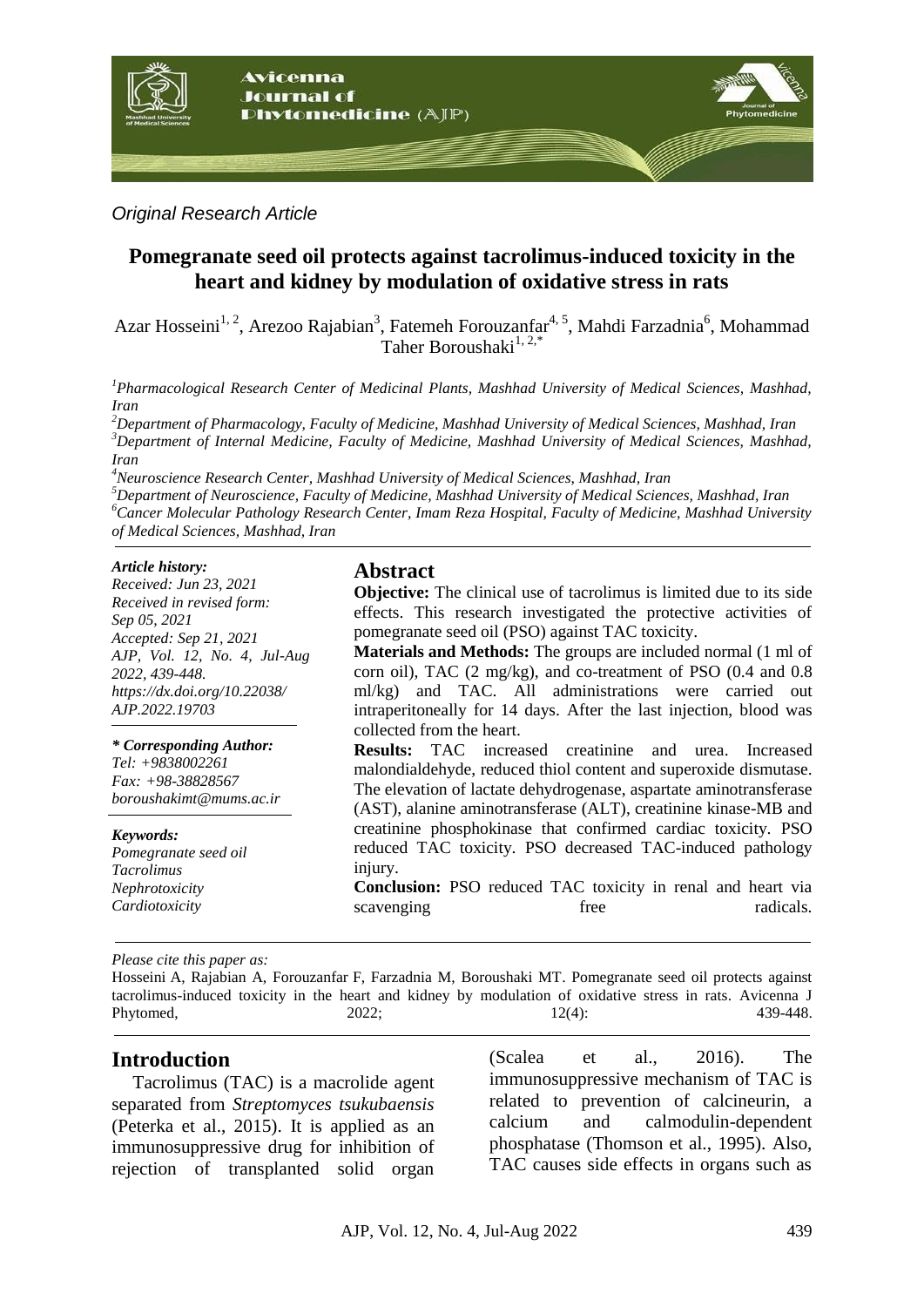skeletal, nervous and cardiac tissues because calcineurin is found in these tissues. The calcineurin inhibition can change sympathetic activation or affect calcium release channels, therefore, it leads to neurotoxicity, nephrotoxicity, and cardiotoxicity (Atkison et al., 1995; Bechstein, 2000; Fernandes et al., 2014). The cardiotoxicity of TAC involves arteritis of cardiac arteries and extensive calcification of cardiac tissue (Atkison et al., 1997). Also, TAC causes hypertension (Roberts et al., 2002). Also, various studies have shown that it induces renal toxicity (Butani et al., 2003; Lloberas et al., 2008). The recent studies have reported that TAC increases generation of reactive oxygen species (ROS) by stimulation of the nicotinamide adenine dinucleotide phosphate oxidase pathway. However, oxidative stress may have a role in TAC nephro and cardiotoxicity (Al-Harbi et al., 2015). Different studies have shown natural products that may reduce TAC nephro and cardiotoxicity (Butani et al., 2003; Zhong et al., 2006; Lee et al., 2018). In folk medicine, pomegranate and its derivatives as pomegranate seed oil (PSO) have several pharmacological activities including antioxidant, anti- inflammatory, and anti-carcinogenic effects (Lansky and Newman, 2007), and beneficial properties against cardiovascular problems, diabetes neurological diseases, and other disorders (Hartman et al., 2006; Mena et al., 2011). The recent studies have reported that nephron- and cardio-protective effects of PSO against toxic agents were mediated via scavenging of reactive oxygen species (ROS) and lipid peroxidation due to the presence of anti-oxidant compounds (Bouroshaki, 2010, Boroushaki, 2013, Boroushaki, 2014b, Boroushaki, 2015; Ahmed et al., 2016; Mollazadeh et al., 2016; Bihamta et al., 2017; Mollazadeh et al., 2017; Alkuraishy et al., 2019; Kandeil et al., 2019). In this research, we evaluated the effect of PSO on TAC nephro and cardiotoxicity.

# **Materials and Methods Reagents**

PSO (d=  $0.81$  g/ml at  $25^{\circ}$ C) was bought from Sarouneh company (Uromeya, Iran). n-butanol, DTNB (2,20-dinitro-5,50 dithiodibenzoic acid), TBA (2 thiobarbituric acid),  $Na<sub>2</sub>EDTA$ (ethylenediaminetetraacetic acid disodium salt), KCl, Trizma base [Tris(hydroxymethyl)aminomethane] HCl, phosphoric acid ((1%), methanol, TCA (trichloroacetic acid) were prepared from Merck company (Darmstadt, Germany). TAC was bought from Zahravi Pharmaceutical Company, Tabriz, Iran**.**

# **Animals**

Adult male Wistar rats (200–250 g) were prepared from Laboratory Animals Research Center, Mashhad University of Medical Sciences. The temperature was controlled in the laboratory  $(22\pm 4^{\circ}C)$  with 12 hr dark/light cycles. The animals had free access to normal laboratory chow and tap water *ad libitum*. All laboratory activities were done according to National Institutes of Health Guide for the Care and Use of Laboratory Animals and confirmed by the Animal Ethics Committee, Mashhad University of Medical Sciences.

# **Experimental protocols**

The animals were divided into 4 groups of six each. The rats received intraperitoneal (i.p) of TAC alone and in combination with PSO as follows: The corn oil was administered to control group for 14 days. The  $2<sup>nd</sup>$  group received TAC 2 mg/kg for 14 days. PSO was injected at doses of 0.4 and 0.8 ml/kg (Mollazadeh et al., 2017) with TAC  $(2 \text{ mg/kg})$  (Al-Harbi et al., 2015) for 14 days , respectively to the  $3<sup>rd</sup>$  and  $4<sup>th</sup>$  groups. Twenty-four hours after the last treatment, ketamine (60 mg/kg) and xylazine (10 mg/kg) were used to anesthetize the rats. Blood samples were collected by cardiac puncture to determine biochemical indexes. The serum was isolated via centrifugation at 1800 g for 10 min and kept at freezer. The kidneys and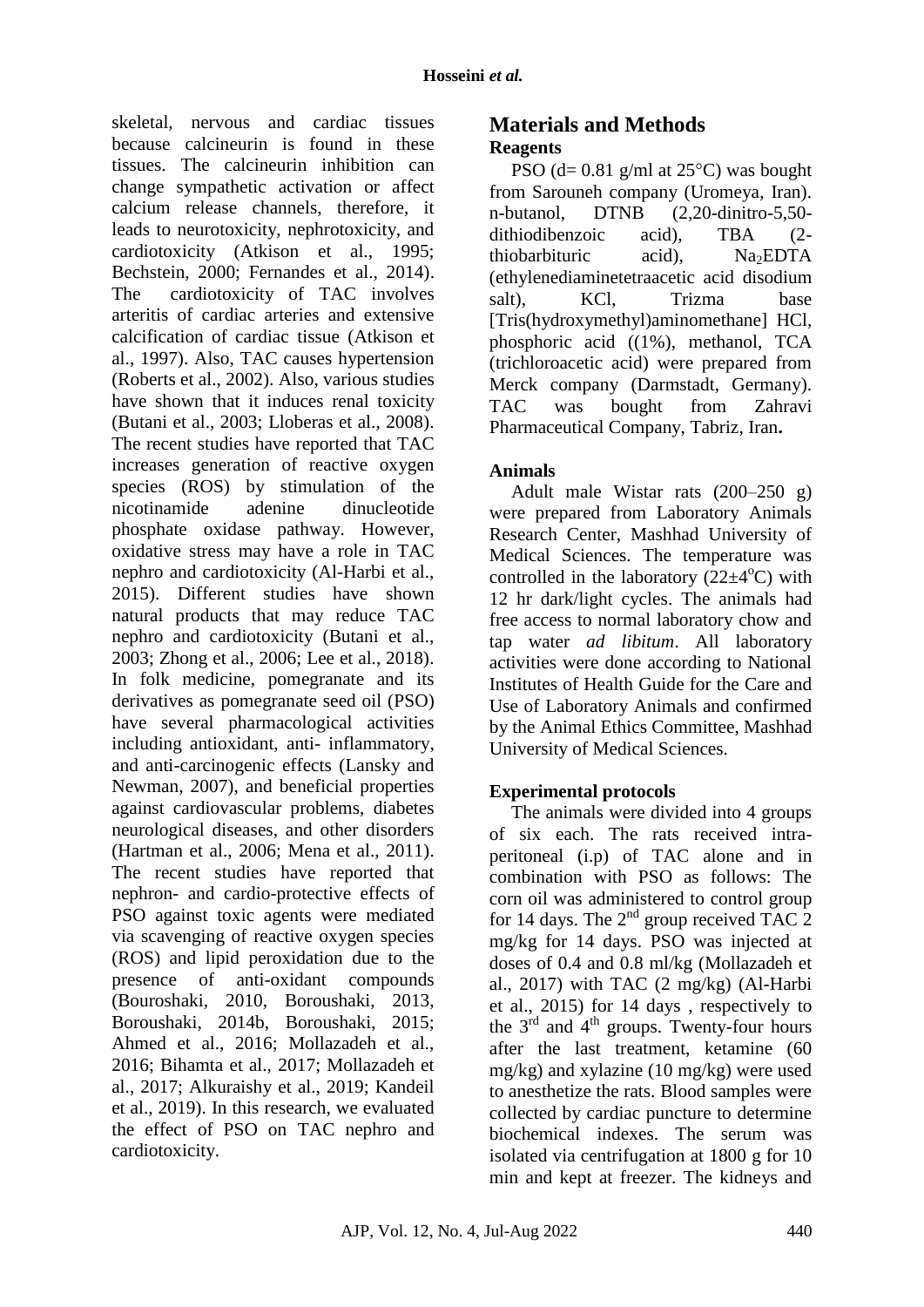heart were isolated. The heart was halved, one kidney and a half of heart were fixed in formalin, dehydrated and finally, sectioned for histopathological evaluations. The other half of heart and the other kidney were used for measurement of malondialdehyde and thiol content.

#### **Biochemical analysis Determination of urea and creatinine in serum**

The level of creatinine and urea in serum shows the function of kidney. These parameters were evaluated by urea kit prepared from Man Lab Company, Tehran, Iran. The Jaffe's protocol was used to determine the concentration of creatinine in serum (Junge et al., 2004).

## **Measurement of lipid peroxidation**

The main product of lipid peroxidation is malondialdehyde (MDA) which makes a red color when reacts with TBA, producing a peak absorbance at 532 nm (Hosseinzadeh et al., 2005). In centrifuge tubes, 0.5 ml homogenate was mixed with 3 mL phosphoric acid (1%) and 1 ml TBA (0.6%). All tubes were put in a boiling water bath for 45 min. Then, the tubes were cooled and 4 ml n-butanol was added to the reaction mixture, vortexed for 1 min, and centrifuged at 20,000 rpm for 20 min. The absorbance of the organic layer was measured at 532 nm. Amount of MDA is reported as nanomoles per gram of tissue. MDA concentration in the kidney homogenates was calculated using the standard curve of MDA (concentration range 0–40 mM).

# **Measurement of sulfhydryl groups**

The content of sulfhydryl (SH) group was measured in homogenates of the kidney and heart spectrophotometrically using DTNB as a coloring reagent. When DTNB bonds with sulfhydryl leads to yellow color. Here, 50 μl of homogenate was mixed with 1 ml Tris EDTA buffer in test tube (pH 8.6) and absorbance was read at 412 nm (A1); then, 20 µl of 10 mM DTNB was added. After 15 min at room temperature, the absorption was measured again (A2). Blank (B) was the absorbance of DTNB reagent. Total SH groups level was calculated using the following equation:

Total thiol concentration mM=(A2-A1- B) \*1.07/0.05\*13.6

## **Determination of heart function indexes**

After blood collection, serum was separated by centrifugation at 4℃ at the speed of 3000 rpm for 10 min. The activity of AST, lactate dehydrogenase (LDH), creatinine phosphokinase (CPK) and creatinine kinase-muscle brain (CKMB) in serum samples was determined by Elisa kit according to the manufacturer's guidance.

## **Superoxide dismutase (SOD) activity**

The Madesh and Balasubramanian method was applied to measure the activity of SOD. The production of superoxide was measured by pyrogallol auto-oxidation and inhibition of superoxide-dependent reduction of the tetrazolium dye to its formosan by SOD was determined at 570 nm. A unit of SOD activity is defined as the amount of enzyme that induces 50% inhibition in the MTT reduction rate (Madesh and Balasubramanian, 1998).

# **Histopathological examination**

The heart and kidney of rats were fixed in 10% formalin, processed in different graded alcohol concentrations, embedded in paraffin, and sectioned for histopathological evaluations. Hematoxylin and eosin were used to stain the sections of tissues and samples were observed under a light microscope.

# **Statistical analysis**

Data is expressed as mean±SEM. Statistical analysis was performed using Prism 6 software (La Jolla, CA). Data was analyzed using one-way analysis of variance (ANOVA) followed by the Tukey-Kramer *post-hoc* test for making comparisons between groups. P-values less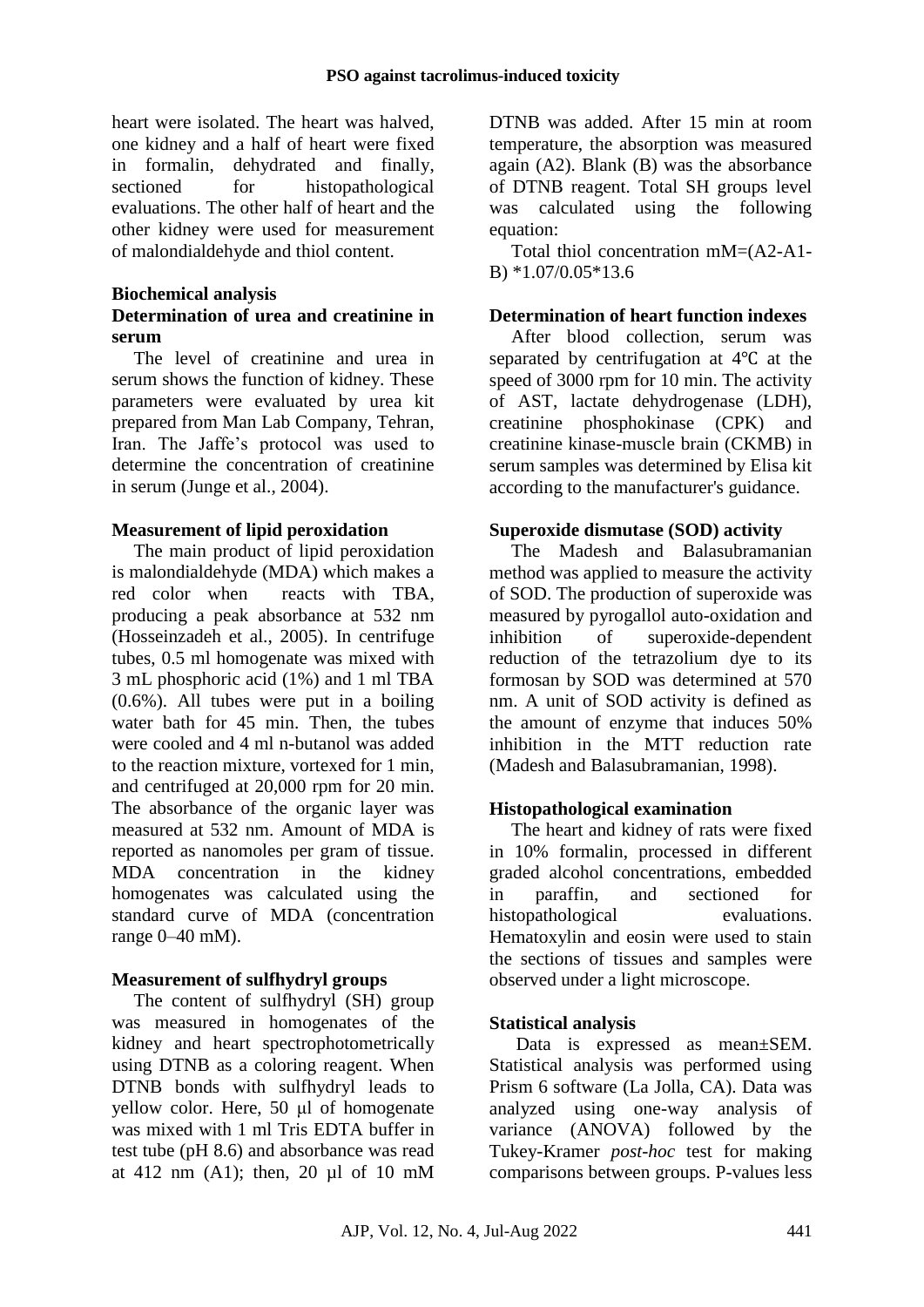than 0.05 were considered statistically significant.

#### **Results**

### **Effect of PSO on serum creatinine and urea**

As shown in Figure 1a, TAC affected renal function as reflected by elevation of

serum creatinine in comparison with the control group  $(p<0.01)$  (Figure 1a). The administration of PSO at both doses, decreased significantly serum creatinine in comparison with the TAC group  $(p<0.05)$ (Figure 1a). Also, serum urea increased by TAC (p<0.001) while PSO significantly attenuated it  $(p<0.05)$  in comparison with the TAC group (Figure1b).



Figure1. Effect of tacrolimus (TAC) and pomegranate seed oil (PSO) alone and combined on serum creatinine and urea (a, b). Data are expressed as mean±SEM;  $p<0.05$ , significant difference from the TAC;  $^{**}p<0.01$  and  $^{#}_{p}$  = 0.01 significant difference from the control (cont) group.

### **Effect of PSO on TAC-induced oxidative damage in the kidney and heart**

The obtained results showed that TAC increased MDA as lipid peroxidation index in the heart and kidney  $(p<0.001)$  (Figure 2). As shown in Figure 1, PSO at both doses decreased the level of MDA in the kidney  $(0.4 \text{ ml/kg} \text{ p} < 0.01; 0.8 \text{ ml/kg}$ p<0.001) and heart (0.4 ml/kg p<0.05; 0.8 ml/kg p<0.001) (Figure 1a). In comparison with the control group, TAC decreased the content of thiol significantly  $(p<0.001)$  in the heart and kidney while PSO at both doses attenuated the content of thiol in

both tissues  $(p<0.001)$  in comparison with the TAC group (Figure 2).

#### **Effect of PSO on cardiac injury markers**

Our findings showed TAC increased significantly CK-MB, LDH, CPK, AST and ALT in serum  $(p<0.001)$ . PSO decreased the concentration of CK-MB, LDH and CPK at both doses of PSO (p<0.001) compare to TAC group. Also, PSO attenuated significantly AST and ALT (0.4 mg/kg (p<0.01); 0.8 mg/kg (p<0.001) (Figure 3a-e).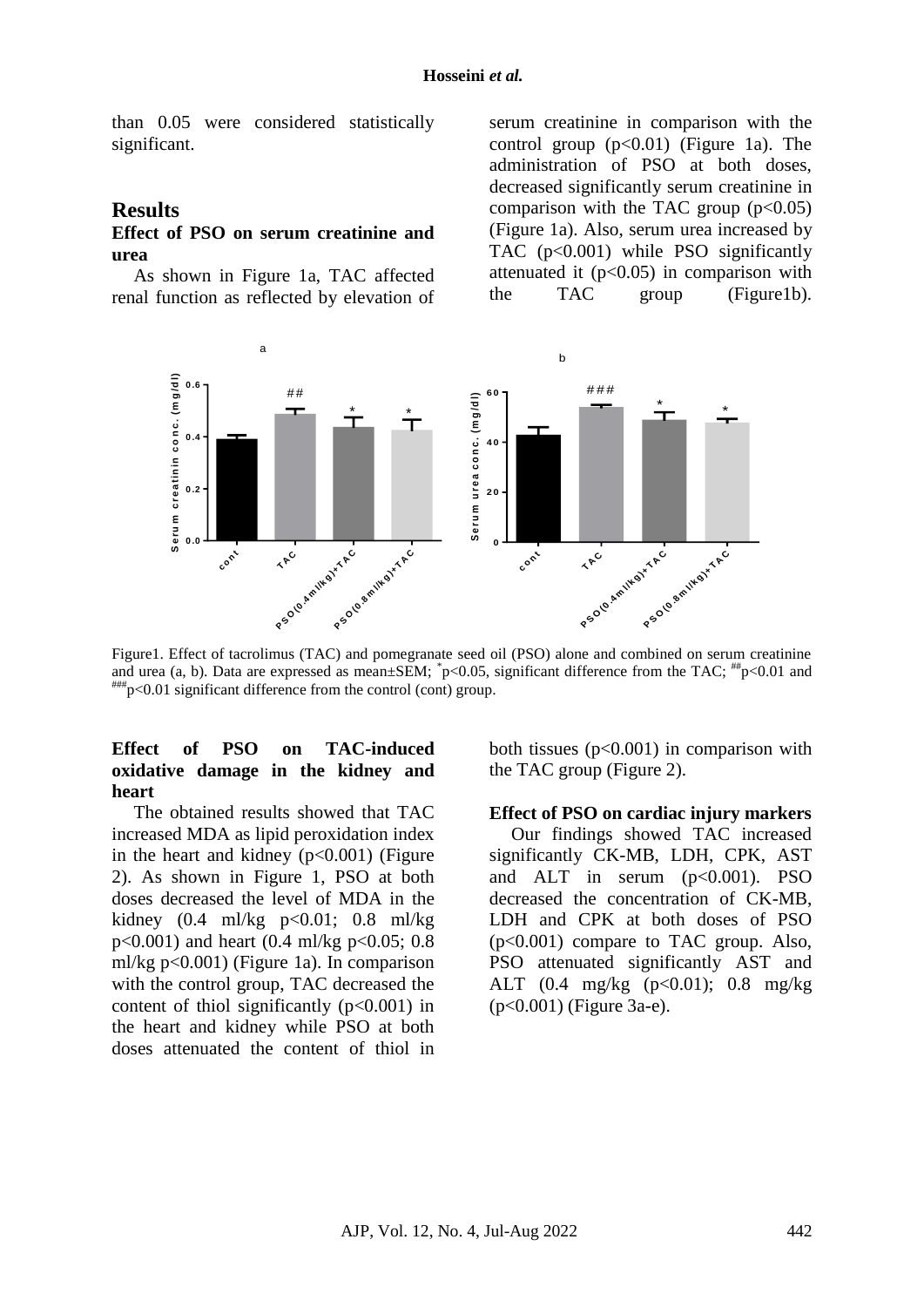

Figure 2. Effect of tacrolimus (TAC) and pomegranate seed oil on lipid peroxidation and thiol content in the kidney and heart. Data are expressed as mean $\pm$ SEM;  $\degree$ p<0.05,  $\degree$ <sup>\*</sup>p<0.01 and  $\degree$ <sup>\*\*\*</sup>p<0.001, significant difference from the TAC; and  $\frac{44}{4}$  p<0.01 significant differences from the control group.



Figure 3. Effect of tacrolimus (TAC) and pomegranate seed oil on creatinine kinase-muscle brain (CK-MB), lactate dehydrogenase (LDH), creatinine phosphokinase (CPK), aspartate aminotransferase (AST) and alanine aminotransferase (ALT) in the heart. Data are expressed as mean $\pm$ SEM; \*\*p<0.01 and \*\*\*p<0.001 significant difference from the TAC and  $^{***}\pmb{p}$ <0.01 significant difference from the control group.

#### **Effect of PSO on SOD activity**

As shown in Figure 4, TAC reduced the activity of SOD as an anti-oxidant enzyme significantly in the heart and kidney in comparison with the control group (p<0.001). Co-administration of PSO 0.8 ml/kg could reduce TAC-induced

oxidative stress via increasing SOD activity in the kidney  $(p<0.01)$  and the heart  $(p<0.001)$  in comparison with the TAC group. The elevation of SOD activity by PSO 0.4 ml/kg was not significant in comparison with the TAC group.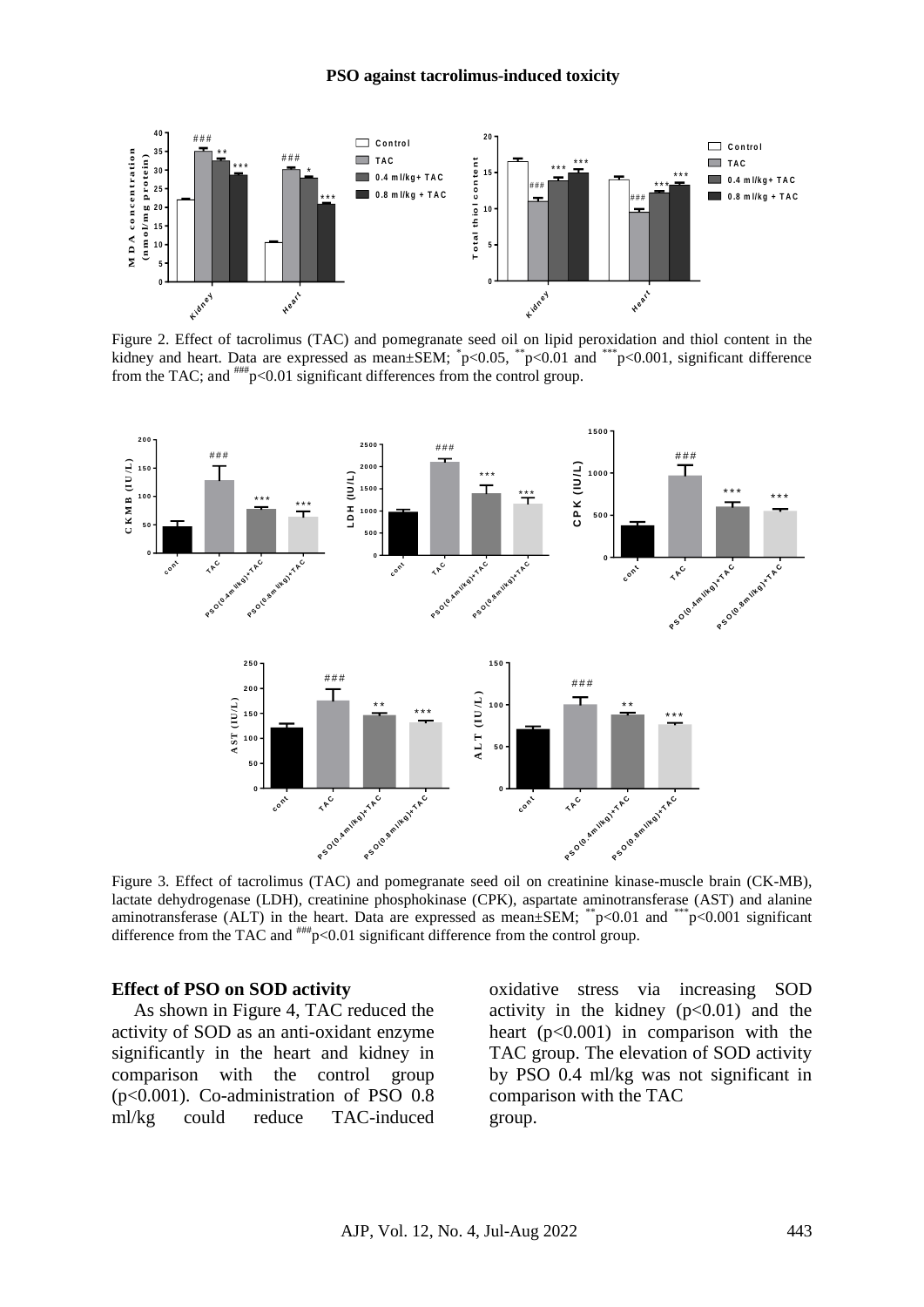

Figure 4. Effect of tacrolimus (TAC) and pomegranate seed oil (PSO) on SOD activity in the kidney and heart. Data are expressed as mean±SEM; \*\*p<0.01 and \*\*\*p<0.001 significant differences from the TAC and<br> $\frac{p}{1+p}$  $p^*$  $p$ <0.01 significant differences from the control group.

## **Histopathological modifications in the kidney and heart**

The microscopic examinations showed normal structure of the kidney and heart in the control group (Figure 5). Muscle degeneration and mild chronic inflammation in the heart in the TAC group, were observed. Mild chronic inflammation of myocardium was shown in groups treated with either dose of PSO (0.4 and 0.8 ml/kg) (Figure 5A-D). Also, TAC caused acute sinus inflammation in the kidney. The PSO treated groups (0.4 and 0.8 ml/kg) revealed mild focal inflammation in the kidney. As shown in Table1, administration of PSO at both doses reduced TAC-induced toxicity in the heart and kidney.



Figure 5. Effect of pomegranate seed oil on histopathological changes in the heart and kidney. A ( $\times$ 4) and a ( $\times$ 10): normal structure of the heart and kidney, B ( $\times$ 40) and b ( $\times$ 10): Tacrolimus group of heart and kidney, C  $(\times 40)$  and c  $(\times 4)$ : TAC+PSO (0.4 ml/kg) of heart and kidney, D  $(\times 10)$  and d  $(\times 10)$ : TAC+PSO (0.8 ml/kg) of heart and kidney homogenates. Arrows show damage (necrosis) to different parts of kidney and heart

Table 1. Histopathological scores in various groups.

| <b>Tissue</b> | Control group TAC group |          | $PSO(0.4 \text{ ml/kg})$ $PSO(0.8 \text{ ml/kg})$ |
|---------------|-------------------------|----------|---------------------------------------------------|
| Kidney        |                         | $^{+++}$ |                                                   |
| Heart         |                         | $^{+++}$ |                                                   |

TAC: Tacrolimus

PSO: Pomegranate seed oil

### **Discussion**

TAC as a calcineurin inhibitor is administered to recipients of solid organ transplants, but it leads to cardio and renal toxicity (McLeod et al., 2017; Park et al., 2018). The main factor in TAC toxicity is generation of ROS and inflammation which finally leads to apoptosis (Roberts et al., 2002; Kidokoro et al., 2012). The recent studies have reported that various compounds can reduce TAC-induced toxicity in the kidney (Luo et al., 2019)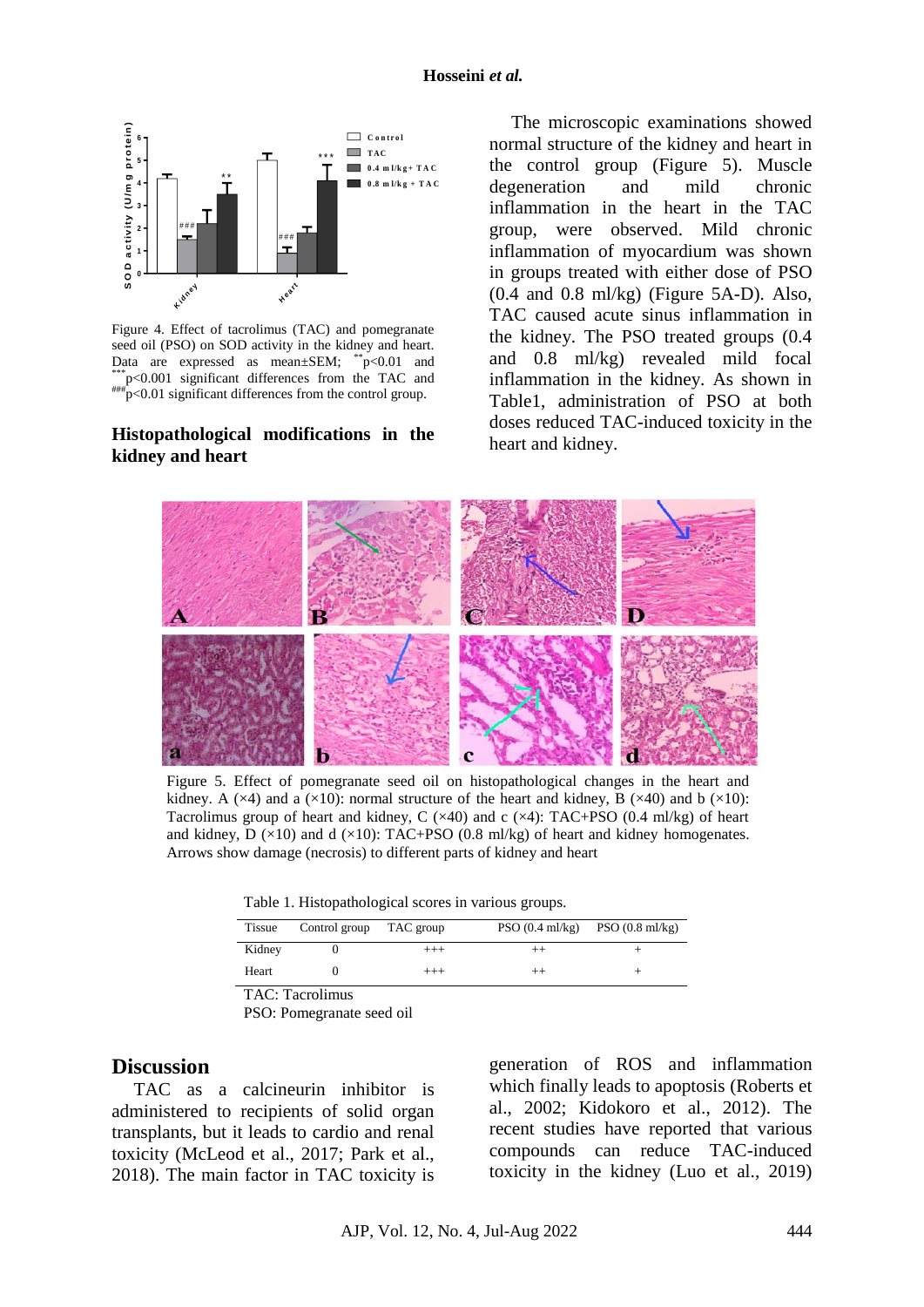and in the heart (Ferjani et al., 2017) via modulation of oxidative stress. Nowadays, the researchers have high attention to medicinal plants duo to lower side effects and higher availability (Taylor et al., 2001). Also, phytochemical compounds are composed of various ingredients which have anti-oxidant and anti-inflammatory properties (Tiwari and Husain, 2017).

Different studies have reported cardioprotective (Basu and Penugonda, 2009; Asgary et al., 2013; Al-Kuraishy and Al-Gareeb, 2016) and nephro-protective (El-Habibi, 2013; Boroushaki et al., 2016; Al-Kuraishy et al., 2019) effect of pomegranate fruit or pomegranate seed oil (PSO). The effect of PSO against TACinduced cardio and renal had not been evaluated. Therefore, this research was designed to investigate cardio and nephro protective effect of PSO against TAC.

Our results showed that PSO had positive effects in reduction of TAC injuries in the kidney and heart. TAC increased the concentration of creatinine, urea, AST, ALT, LDH, CKMB and CPK. The observed results were confirmed by recent studies (Al-Harbi et al., 2014; Ferjani et al., 2016). Administration of pomegranate fruit extract at 600 mg/kg/day for 90 days and PSO at dose of 50000 ppm for 30 days to rats did not show any toxicity (Patel et al., 2008; Meerts et al., 2009).

Co-treatment with PSO and TAC attenuated creatinine, urea, ALT, AST, CPK, LDH and CKMB significantly. Nephroprotective effect and reduction of creatinine by PSO have been reported in other studies (Bouroshaki, 2010; Boroushaki, 2013; Boroushaki, 2014a; Boroushaki, 2014b; Boroushaki, 2015). The elevation of LDH, AST, ALT and CKMB in serum indicated cardio myocytes injury (Afsar et al., 2017). Enzyme leakage occurs due to increased levels of free radicals which caused degradation of myocyte structure (Afsar et al., 2017). Some studies have reported decreased cardiac enzymes following PSO

administration (Khalil, 2004; Mollazadeh et al., 2016). We determined lipid peroxidation in in the heart and kidney as a measure of oxidative stress. Our results showed that TAC increased the level of MDA which was reversed by PSO. The elevation of MDA can be related to ROS production following TAC administration (Długosz et al., 2007). SOD acts as catalyzer for conversion of superoxide radicals to hydrogen peroxide (Jalilov et al., 2016). The excess generation of ROS may be lead to decreasing of SOD activity. In the present study, the activity of SOD was measured in these tissues. TAC decreased the activity of SOD which is accordance with recent reports (Han et al., 2006). The results showed that cotreatment with PSO and TAC increased SOD activity and thiol content. However, the anti-oxidative activity of PSO (Gil et al., 2000) has an important role in reduction of TAC -induced toxicity. Histopathological studies reveled that TAC induces toxicity in the heart as muscle degeneration and mild chronic inflammation while PSO reduced TAC cardiotoxicity and caused lower chronic inflammation of myocardiu m at both doses. Renal toxicity is observed as acute sinus inflammation in the kidney in the TAC group while in treatment groups (both doses of PSO) a mild focal inflammation in the kidney was observed.

In conclusion, this research revealed that the progression of TAC-induced kidney and cardiac changes could be inhibited or attenuated by PSO. The nephro-protective and cardio-protective effect of PSO may be mediated via free radical scavenging effects. More investigations are needed to identify other mechanisms.

# **Acknowledgment**

This work was supported by a grant (No. 970943) from Vice- Chancellor for Research and Technology, Mashhad University of Medical Sciences, Iran.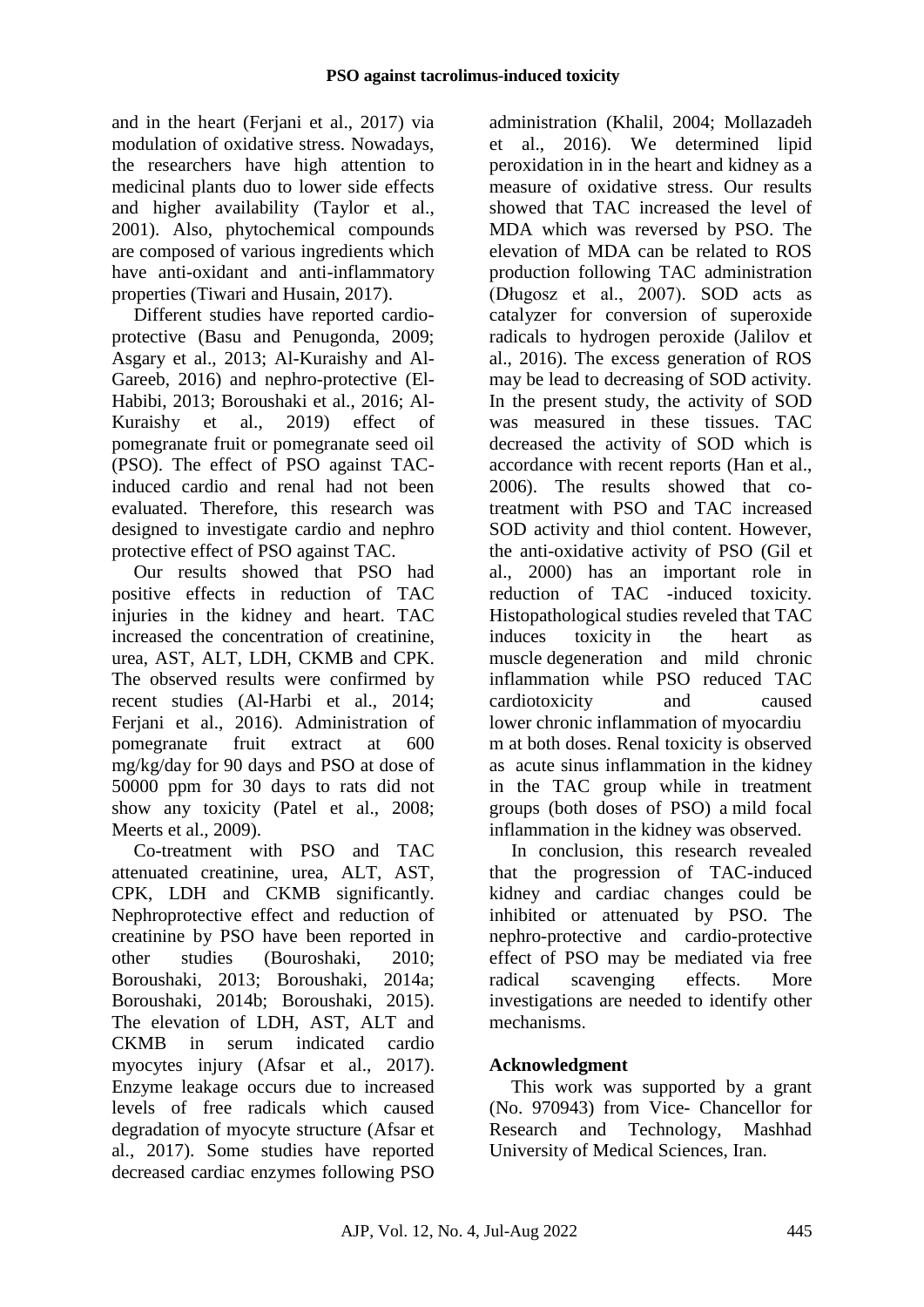### **Conflicts of interest**

The authors have declared that there is no conflict of interest.

# **References**

- Afsar T, Razak S, Batoo KM, Khan MR. 2017. Acacia hydaspica R. Parker prevents doxorubicin-induced cardiac injury by attenuation of oxidative stress and structural Cardiomyocyte alterations in rats. BMC Complement Altern Med, 17: 1-14.
- Ahmed O, Ashour M, Fahim H, AbouZid S, Ahmed R, Abdel Gaid M. 2016. Ameliorative effects of Punica Granatum juice and extracts against 7, 12- Dimethylbenz (a) Anthracene and carbon tetrachloride-induced Cardiorenal toxicity in albino rats. SM J Biol, 2: 1011.
- Al-Harbi NO, Imam F, Al-Harbi MM, Iqbal M, Nadeem A, Al-Shahrah OA, Korashy HM, Al-Hosaini KA, Ahmed M, Bahashwar S. 2015. Treatment with aliskiren ameliorates tacrolimus-induced nephrotoxicity in rats. J Renin Angiotensin Aldosterone Syst, 16: 1329-1336.
- Al-Harbi NO, Imam F, Nadeem A, Al-Harbi MM, Iqbal M, Rahman S, Al-Hosaini KA, Bahashwan S. 2014. Protection against tacrolimus-induced cardiotoxicity in rats by olmesartan and aliskiren. Toxicol Mech Methods, 24: 697-702.
- Al-Kuraishy HM, Al-Gareeb A, Al-Naimi MSS. 2019. Pomegranate attenuates acute gentamicin-induced nephrotoxicity in Sprague-Dawley rats: The potential antioxidant and anti-inflammatory effects. Asian J Pharm Clin Res, 12: 484-486.
- Al-Kuraishy HM, Al-Gareeb AI. 2016. Potential effects of pomegranate on lipid peroxidation and pro-inflammatory changes in daunorubicin-induced cardiotoxicity in rats. Int J Prev Med, 7: 85.
- Alkuraishy HM, Al-Gareeb AI, Al-Naimi MS. 2019. Pomegranate protects renal proximal tubules during gentamicin inducednephrotoxicity in rats. J Contemp Med Sci, 5: 35-40.
- Asgary S, Keshvari M, Sahebkar A, Hashemi M, Rafieian-Kopaei M. 2013. Clinical investigation of the acute effects of pomegranate juice on blood pressure and endothelial function in hypertensive

individuals. ARYA Atheroscler, 9: 326- 331.

- Atkison P, Joubert G, Barron A, Grant D, Wall W, Rosenberg H, Howard J, Williams S, Stiller C, Paradis K. 1995. Hypertrophic cardiomyopathy associated with tacrolimus in paediatric transplant patients. Lancet, 345: 894-896.
- Atkison PR, Joubert GI, Guiraudon C, Armstrong R, Wall W, Asfar S, Grant D. 1997. Arteritis and increased intracellular calcium as a possible mechanism for tacrolimus-related cardiac toxicity in a pediatric transplant recipient. Transplantation, 64: 773-775.
- Basu A, Penugonda K. 2009. Pomegranate juice: a heart-healthy fruit juice. Nutr Rev, 67: 49-56.
- Bechstein WO. 2000. Neurotoxicity of calcineurin inhibitors: impact and clinical management. Transpl Int, 13: 313-326.
- Bihamta M, Hosseini A, Ghorbani A, Boroushaki MT. 2017. Protective effect of pomegranate seed oil against H2O2 induced oxidative stress in cardiomyocytes. Avicenna J Phytomed, 7: 46-53.
- Boroushaki MT, Arshadi D, Jalili-Rasti H, Asadpour E, Hosseini A. 2013. Protective effect of pomegranate seed oil against acute toxicity of diazinon in rat kidney. Iran J Pharm Res, 12: 821-827.
- Boroushaki MT, Asadpour E, Sadeghnia HR, Dolati K. 2014a. Effect of pomegranate seed oil against gentamicin-induced nephrotoxicity in rat. J Food Sci Technol, 51: 3510-3514.
- Boroushaki MT, Mollazadeh H, Afshari AR. 2016. Pomegranate seed oil: A comprehensive review on its therapeutic effects. Int J Pharm Sci Res, 7: 430-442.
- Boroushaki MT, Mollazadeh H, Rajabian A, Dolati K, Hoseini A, Paseban M, Farzadnia M. 2014b. Protective effect of pomegranate seed oil against mercuric chloride-induced nephrotoxicity in rat. Ren Fail, 36: 1581- 1586.
- Boroushaki MT, Rajabian A, Farzadnia M, Hoseini A, Poorlashkari M, Taghavi A, Dolati K, Bazmandegan G. 2015. Protective effect of pomegranate seed oil against cisplatin-induced nephrotoxicity in rat. Ren Fail, 37: 1338-1343.
- Bouroshaki MT, Sadeghnia HR, Banihasan M, Yavari S. 2010. Protective effect of pomegranate seed oil on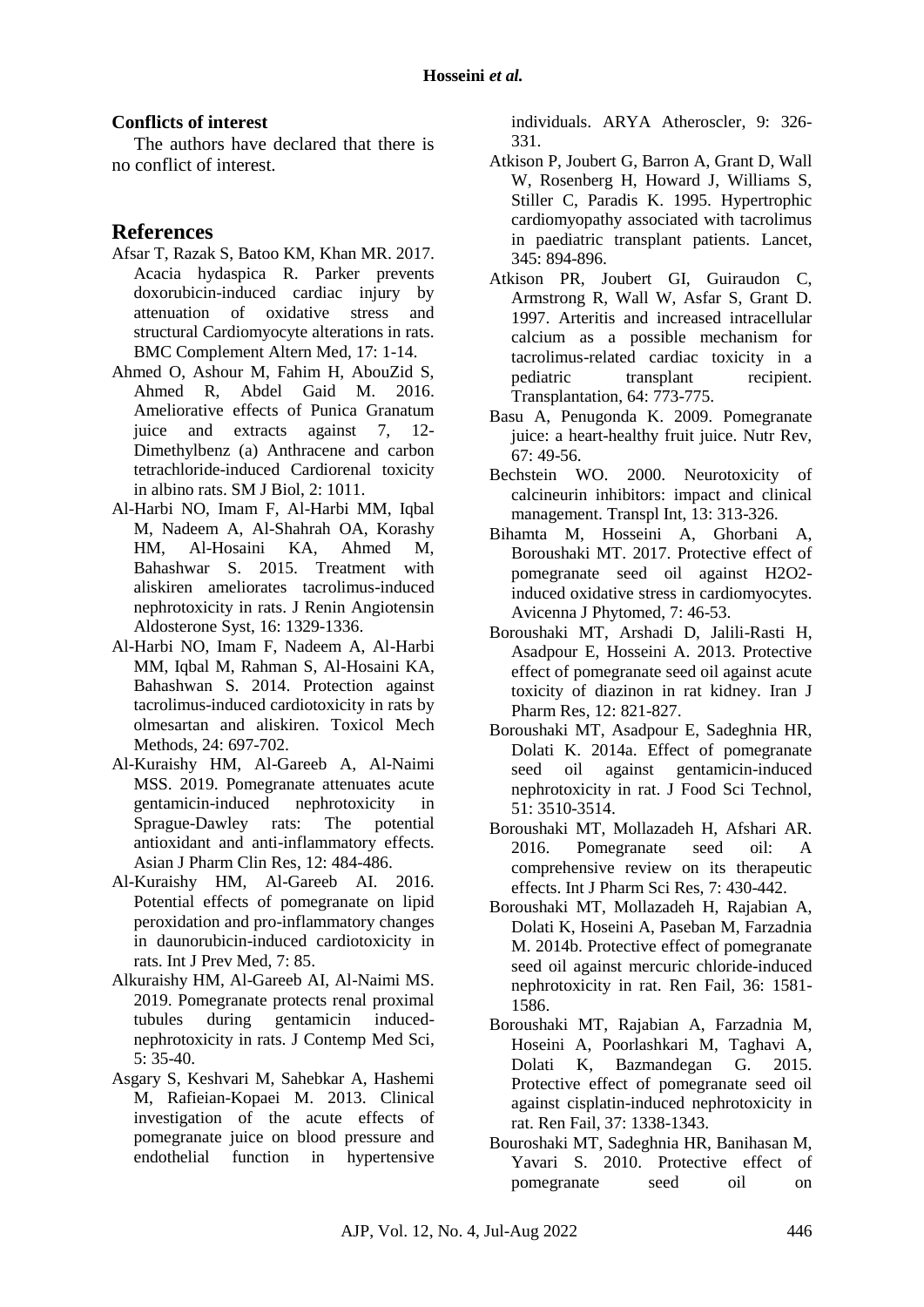hexachlorobutadiene-induced nephrotoxicity in rat kidneys. Ren Fail, 32:

- 612-617. Butani L, Afshinnik A, Johnson J, Javaheri D,
- Peck S, German JB, Perez RV. 2003. Amelioration of tacrolimus-induced nephrotoxicity in rats using juniper oil. Transplantation, 76: 306-311.
- Długosz A, Średnicka D, Boratyński J. 2007. The influence of tacrolimus on oxidative stress and free-radical processes. Postepy Hig Med Dosw.(online), 61: 466-471.
- El-Habibi E. 2013. Renoprotective effects of Punica granatum (pomegranate) against adenine-induced chronic renal failure in male rats. Life Sci J, 10: 2059-2069.
- Ferjani H, El Arem A, Bouraoui A, Achour A, Abid S, Bacha H, Boussema-Ayed I. 2016. Protective effect of mycophenolate mofetil against nephrotoxicity and hepatotoxicity induced by tacrolimus in Wistar rats. J Physiol Biochem, 72: 133-144.
- Feriani H, Timoumi R, Amara I, Abid S, Achour A, Bacha H, Boussema-Ayed I. 2017. Beneficial effects of mycophenolate mofetil on cardiotoxicity induced by tacrolimus in wistar rats. Exp Biol Med, 242: 448-455.
- Fernandes MB, Caldas HC, Toloni LD, Baptista M, Fernandes I, Abbud-Filho M. 2014. Supplementation with omega-3 polyunsaturated fatty acids and experimental tacrolimus-induced nephrotoxicity. Exp Clin Transplant, 12: 522-527.
- Gil MI, Tomás-Barberán FA, Hess-Pierce B, Holcroft DM, Kader AA. 2000. Antioxidant activity of pomegranate juice and its relationship with phenolic composition and processing. J Agric Food Chem, 48: 4581-4589.
- Han S, Mun K, Choi H, Kwak C, Bae J, Suh S, Park S, Kim H, Chang E. 2006. Effects of cyclosporine and tacrolimus on the oxidative stress in cultured mesangial cells. Transplant Proc, 38: 2240-2241.
- Hartman RE, Shah A, Fagan AM, Schwetye KE, Parsadanian M, Schulman RN, Finn MB, Holtzman DM. 2006. Pomegranate juice decreases amyloid load and improves behavior in a mouse model of Alzheimer's disease. Neurobiol Dis, 24: 506-515.
- Hosseinzadeh H, Sadeghnia HR, Ziaee T, Danaee A. 2005. Protective effect of aqueous saffron extract (Crocus sativus L.)

and crocin, its active constituent, on renal ischemia-reperfusion-induced oxidative damage in rats. J Pharm Pharm Sci, 8: 387- 393.

- Jalilov AS, Zhang C, Samuel EL, Sikkema WK, Wu G, Berka V, Kent TA, Tsai A-L, Tour JM. 2016. Mechanistic study of the conversion of superoxide to oxygen and hydrogen peroxide in carbon nanoparticles. ACS Appl Mater Interfaces, 8: 15086- 15092.
- Junge W, Wilke B, Halabi A, Klein G. 2004. Determination of reference intervals for serum creatinine, creatinine excretion and creatinine clearance with an enzymatic and a modified Jaffe method. Clin Chim Acta, 344: 137-148.
- Kandeil MA, Hassanin KM, Arafa MM, Abdulgawad HA, Safwat GM. 2019. Pomegranate peels ameliorate renal nitric oxide synthase, interleukin-1β, and kidney injury molecule-1 in nephrotoxicity induced by acrylamide in rats. Egypt Pharmaceut J, 18: 368-376.
- Khalil EA. 2004. A hepatoprotective effect of an aqueous extract of pomegranate (Punica granatum L.) rind against acetaminop hen treated rats. Egypt J Hosp Med, 16: 112- 118.
- Kidokoro K, Satoh M, Nagasu H, Sakuta T, Kuwabara A, Yorimitsu D, Nishi Y, Tomita N, Sasaki T, Kashihara N. 2012. Tacrolimus induces glomerular injury via endothelial dysfunction caused by reactive oxygen species and inflammatory change. Kidney Blood Press Res, 35: 549-557.
- Lansky EP, Newman RA. 2007. Punica granatum (pomegranate) and its potential for prevention and treatment of inflammation and cancer. J Ethnopharmacol, 109: 177-206.
- Lee D, Lee D-S, Jung K, Hwang GS, Lee HL, Yamabe N, Lee H-J, Eom D-W, Kim KH, Kang KS. 2018. Protective effect of ginsenoside Rb1 against tacrolimusinduced apoptosis in renal proximal tubular LLC-PK1 cells. J Ginseng Res, 42: 75-80.
- Lloberas N, Torras J, Alperovich G, Cruzado JM, Giménez-Bonafé P, Herrero-Fresneda I, Franquesa Ml, Rama I, Grinyó JM. 2008. Different renal toxicity profiles in the association of cyclosporine and tacrolimus with sirolimus in rats. Nephrol Dial Transplant, 23: 3111-3119.